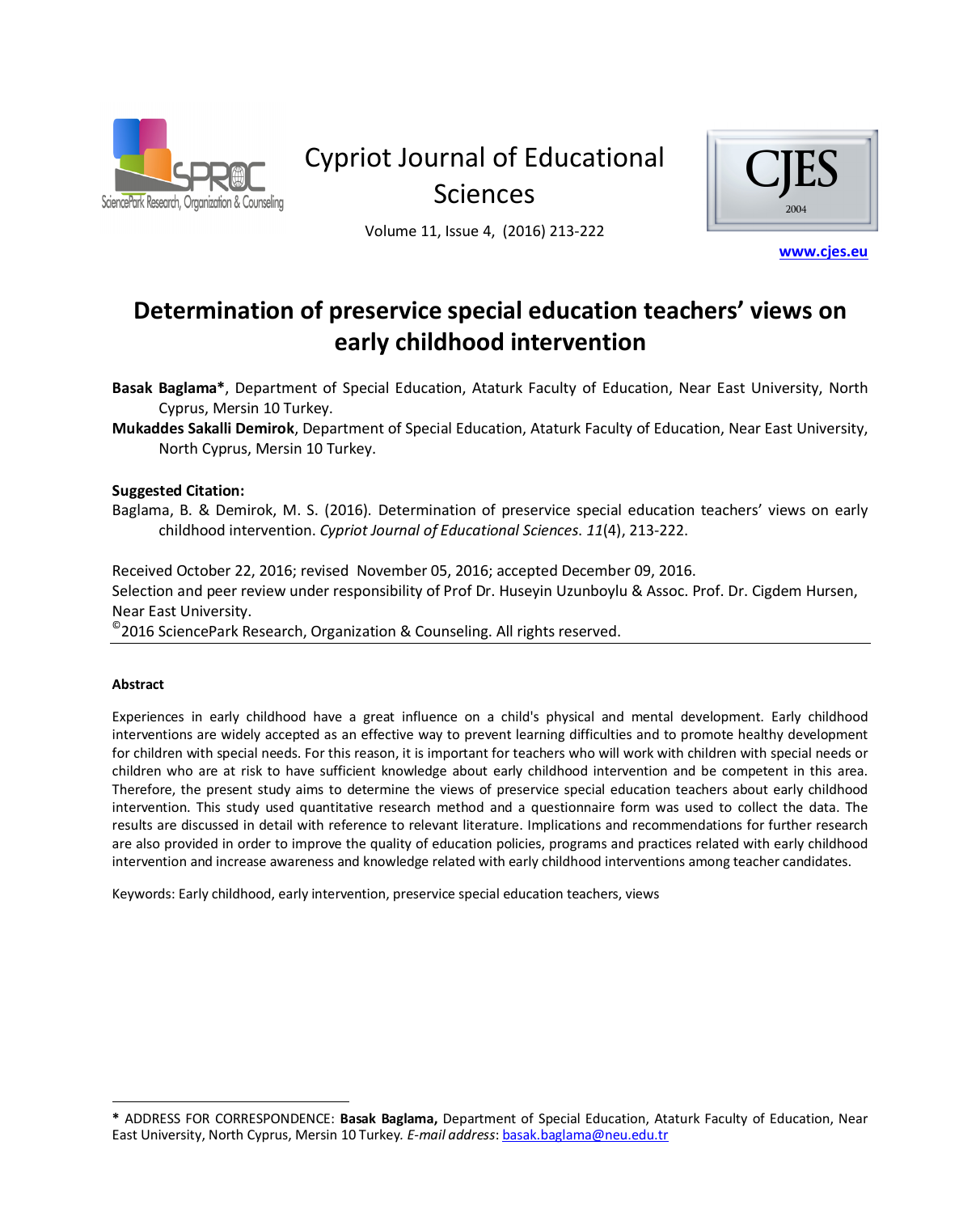# 1. Introduction

Childhood years are the years in which development and learning are really rapid and experiences in this period constitute a basis for future years. The child is ready to learn many skills in the period of early childhood and it is known that they learn better in the period of early childhood (Oncul, 2014; Hursen & Salaz, 2016). In this respect, early childhood education programs become more important in order to support basic areas of child development including physical, social, cognitive, emotional and language development. 0-6 age period is regarded as early childhood period and language, mental, social, emotional, motor and self-care skills are gained in this period as well (Celebioglu & Morkoc,  $2011$ ).

Early childhood education can be defined as all the things that will be held for the child to live, grow up, develop and maintain self-care (Ural & Ramazan, 2007). In addition, early childhood education includes years between the birth of the child and the day in which the child starts formal education and it plays an important role in the future years of the child. Early childhood education is the education which is provided in families and institutions; physical, psychomotor, social, emotional, mental and language developments are completed to a great extent and personality is shaped (Ma, Shen, Krenn, Hu & Yuan, 2016; Aral, Kandir & Yasar, 2002). On the other hand, early childhood programs are crucial in terms of reducing the effects of negative environmental conditions in the early years of life, raising awareness among families about child development and education and increasing academic achievement of children especially from disadvantaged regions or children who are at risk (Kartal, 2007).

According to Birkan (2002), early childhood special education includes educational services for children who have developmental delays or who are at risk and their families. These educational services aim to identify and assess children who have developmental delays or who are at risk, support their development and reduce the differences between them and their peers (Sucuoglu, 2001). According to regulation of Turkish Ministry of Education, early childhood special education services include informing and supporting families and planning educational services for children with special needs (Special Education Services Regulation of Turkey, 2006).

The child explores the world with experiences through interaction with the environment and develops. Therefore, early childhood special education programs emerged because of the need for children with special needs to acquire the necessary skills through more systematic ways (Oncul, 2014). Nevertheless, Portage, Small Steps Early Intervention Program, Precise Early Childhood Education (PEECH), Parent Action in Childhood Education (PACE), The Murdoch Early Intervention Program and Early Head Start (EHS) are the most frequently used early childhood programs (Pinar, 2006).

Early intervention is very important for children with developmental delay or at risk. Evidencebased early interventions provide the best opportunity for improving developmental and educational outcomes of children with special needs. Early childhood interventions are widely accepted as an effective way to prevent learning difficulties and to promote healthy development in early childhood. When early intervention programs are examined, it is seen that the programs are generally based on home visits, institution-centered early childhood programs and institution-centered programs within the body of primary education schools and health services (Perloff et al., 1998).

Early intervention programs aim to identify children with special needs and to develop appropriate intervention programs based on their disability, current performance level, interest and requirements. It is also known that early childhood interventions programs increase later academic performance, decrease delinquent or risky behavior, increase socio-economic level and have a potential for prevention of developmental risks (Ou & Reynolds, 2004; Campbell, Conti, Heckman, Moon, Pinto, Pungello & Pan, 2014). Therefore, it can be inferred that if the child benefits from early childhood intervention programs, then his or her development can be assessed and developmental delays are also assessed in essential cases. Accordingly, emotional problems, capabilities, potentials and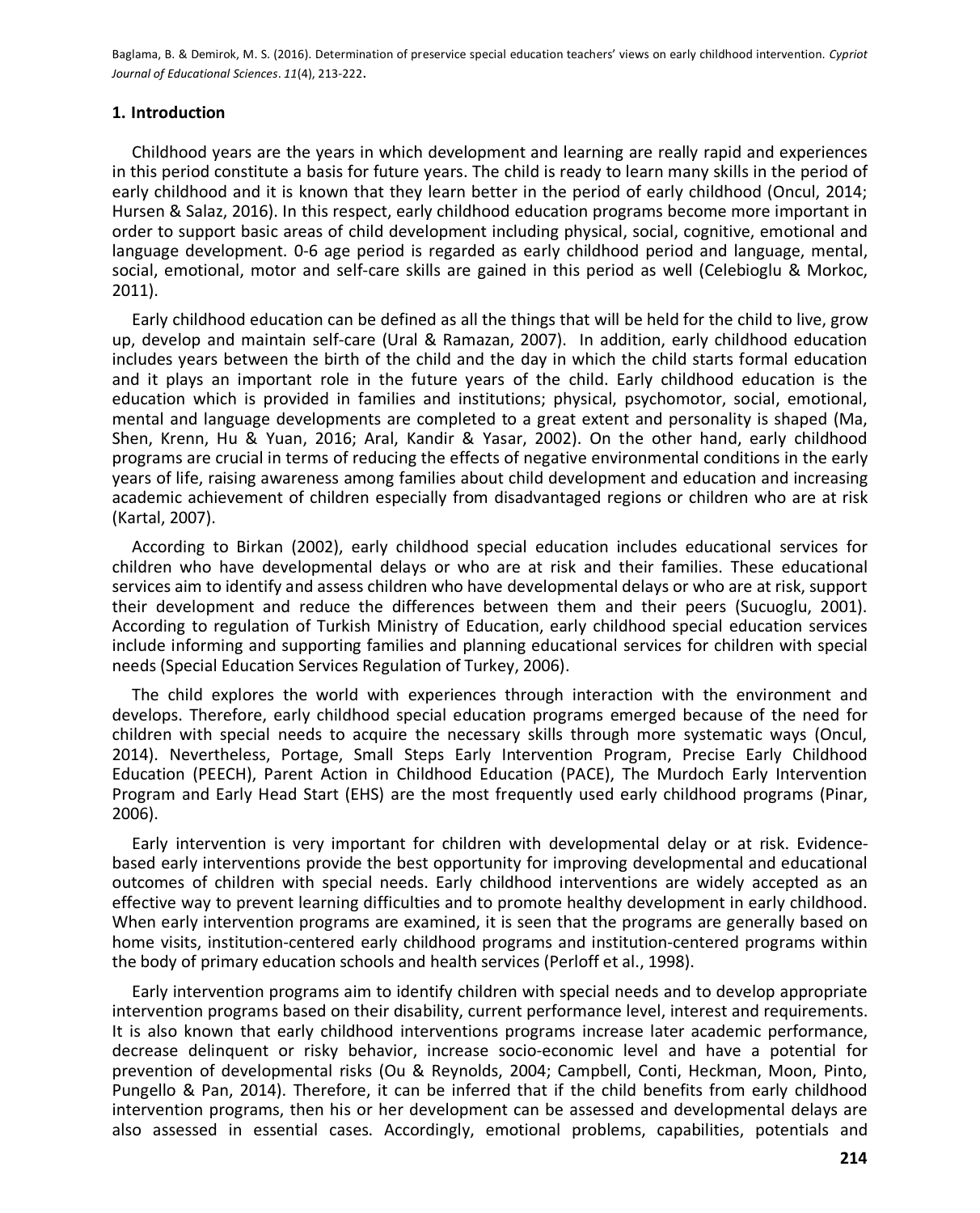disabilities can be determined as well and this might positively affect the outcomes for special education need.

As mentioned before, research highlights the importance of early childhood intervention for children with special needs and there is an increasing interest in making early childhood education intervention more prevalent and accessible for all children (Spodek & Saracho, 2014). Successful early childhood interventions in special education require high level of home and school cooperation. Teachers need to have educational qualifications and professional competence in order to be able to prepare and apply appropriate programs for children with special needs. Therefore, it can be stated that it is very important for teachers of children with special needs to have sufficient knowledge about early intervention programs' objectives and contents. Knowledge and experience of special education teachers about the content and aim of early childhood education programs are crucial in providing qualified educational services for children with special needs.

When the literature is examined, it is seen that there are studies which recently examined preservice special education teachers' views on qualification of undergraduate porgrams of special education (Ergul, Baydik & Demir, 2013), views of teaching the mentally retarded teacher candidates on the difficulties in internship period (Bural, 2010) and self-efficacy perceptions of the mentally retarded teacher candidates who took internship course (Oksuz & Coskun, 2012) in Turkey. However, it is seen that there is limited number of studies which examined the views of preservice or in-service special education teachers on early intervention in early childhood.

Early childhood teachers are expected to be competent in four basic dimensions including personal, social, educational and professional experience dimensions and they need to be professional in terms of both care and education such as rules and regulations of the government for early childhood education practices, health, security and nutrition, prevention and reporting of child abuse and child growth and development (Morrison, 2003; Diken, 2012). Given these expected high level of competencies of early childhood teachers, it is considered that views of preservice special education teachers become important since if they know more about intervention in early childhood special education, they would feel more competent and provide more benefit for children with special needs. In this respect, it is considered that it is important to identify the views of preservice special education teachers on early intervention in early childhood. When literature is examined, it is seen that no studies examined the views of preservice special education teachers in North Cyprus before. Therefore, the present study aims to examine the views of preservice special education teachers about early childhood intervention. It is expected that this study would increase the knowledge about perspectives of teacher candidates about early childhood in order to guide further practices and policies especially at universities in North Cyprus.

# 2. Method

# 2.1. Participants

A total number of 180 students who were currently enrolled in Teaching the Mentally Retarded and Teaching the Hearing Impaired undergraduate programs in the Faculty of Education at Near East University in North Cyprus participated in this study. Participants were informed that completing the survey is based on voluntariness. The survey was administered to the students during the lecture hours and it took approximately 15-20 minutes to complete the survey. Demographic characteristics of the participants are provided in detail with tables below.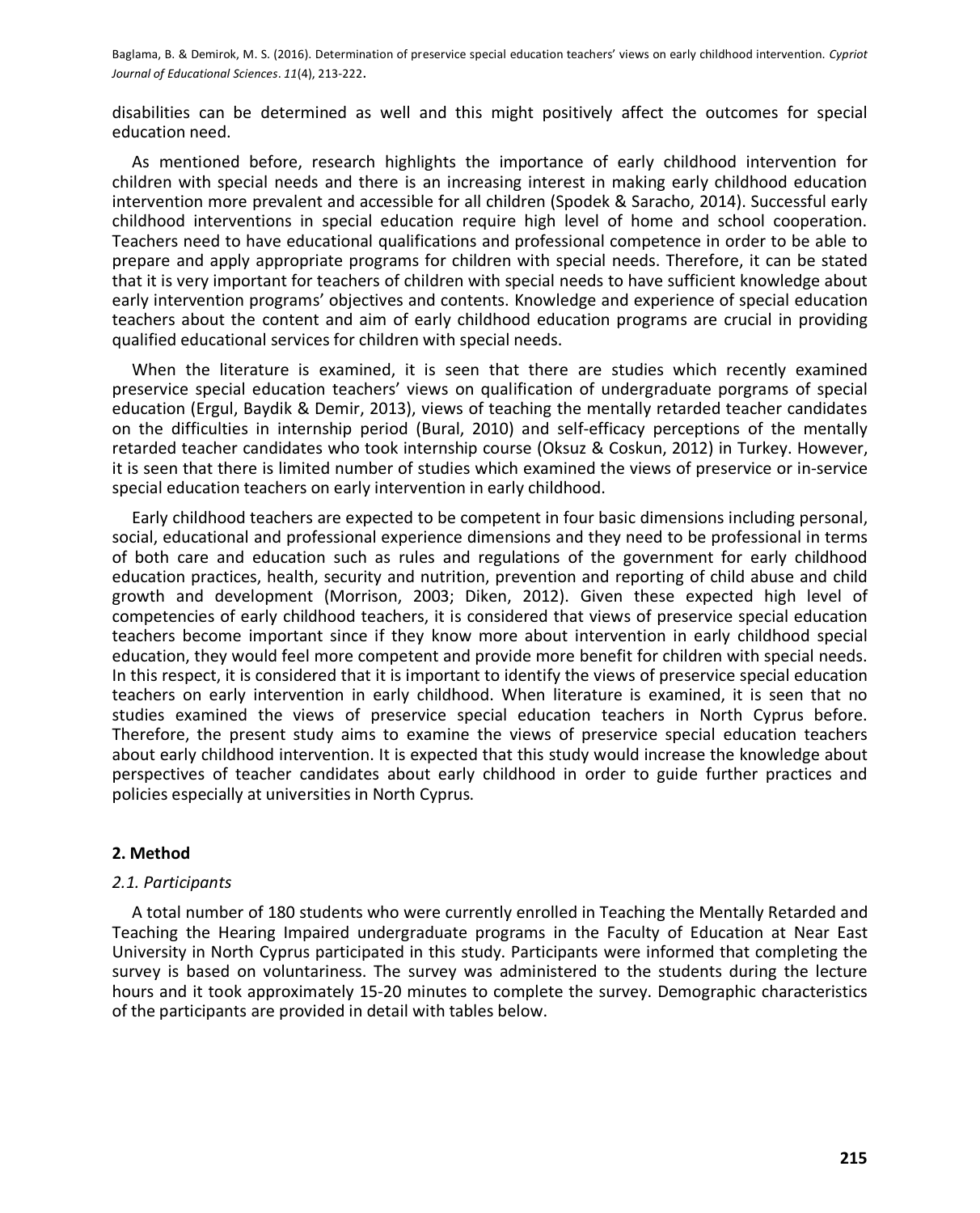| Table 1. Gender of the Participants |     |         |  |
|-------------------------------------|-----|---------|--|
| Gender                              | N   | Percent |  |
| Male                                | 113 | 62,8    |  |
| Female                              | 67  | 37,2    |  |
| <b>Total</b>                        | 180 | 100,0   |  |

Table 1 shows the gender distribution of the participants. As it can be seen from the table, 113 of the participants (62,8%) are male and 67 of them (37,2%) are female. In other words, the number of male students is greater than the number of female students.

| Table 2. Age of the Participants |     |         |  |
|----------------------------------|-----|---------|--|
| Age                              | N   | Percent |  |
| $18 - 25$                        | 160 | 88,8    |  |
| $26 - 35$                        | 20  | 11,2    |  |
| Total                            | 180 | 100,0   |  |

Table 2 shows the age distribution of the participants. According to the table, 160 participants of this study (88,8%) were between the ages of 18 and 25 and 20 of them (11,2%) were between the ages of 26 and 35.

| Table 3. Departments of the Participants |              |       |  |  |
|------------------------------------------|--------------|-------|--|--|
| Department                               | Percent<br>N |       |  |  |
| Teaching the Mentally Retarded           | 152          | 84,4  |  |  |
| Teaching the Hearing Impaired            | 28           | 15,6  |  |  |
| Total                                    | 180          | 100,0 |  |  |

A total number of 180 preservice special education teachers from 2 different departments participated in this study. Table 3 provides a detailed information about the departments of the participants. As it can be seen, 152 students (84,4%) were studying in Teaching the Mentally Retarded and 28 students (15,6%) were studying in Teaching the Hearing Impaired.

| Table 4. Class Levels of the Participants |     |         |  |
|-------------------------------------------|-----|---------|--|
| Class                                     | N   | Percent |  |
|                                           | 87  | 48,3    |  |
|                                           | 38  | 21,1    |  |
|                                           | 30  | 16,1    |  |
|                                           | 25  | 13,9    |  |
| Total                                     | 180 | 100,0   |  |

Table 4 provides a detailed information about the class levels of the participants. As it can be seen, 87 of the students (48,3%) were in their first year, 38 of them (21,1%) were in their second year, 30 of the students (16,1%) were in their third year and 25 of the students (13,9%) were in their fourth year of study.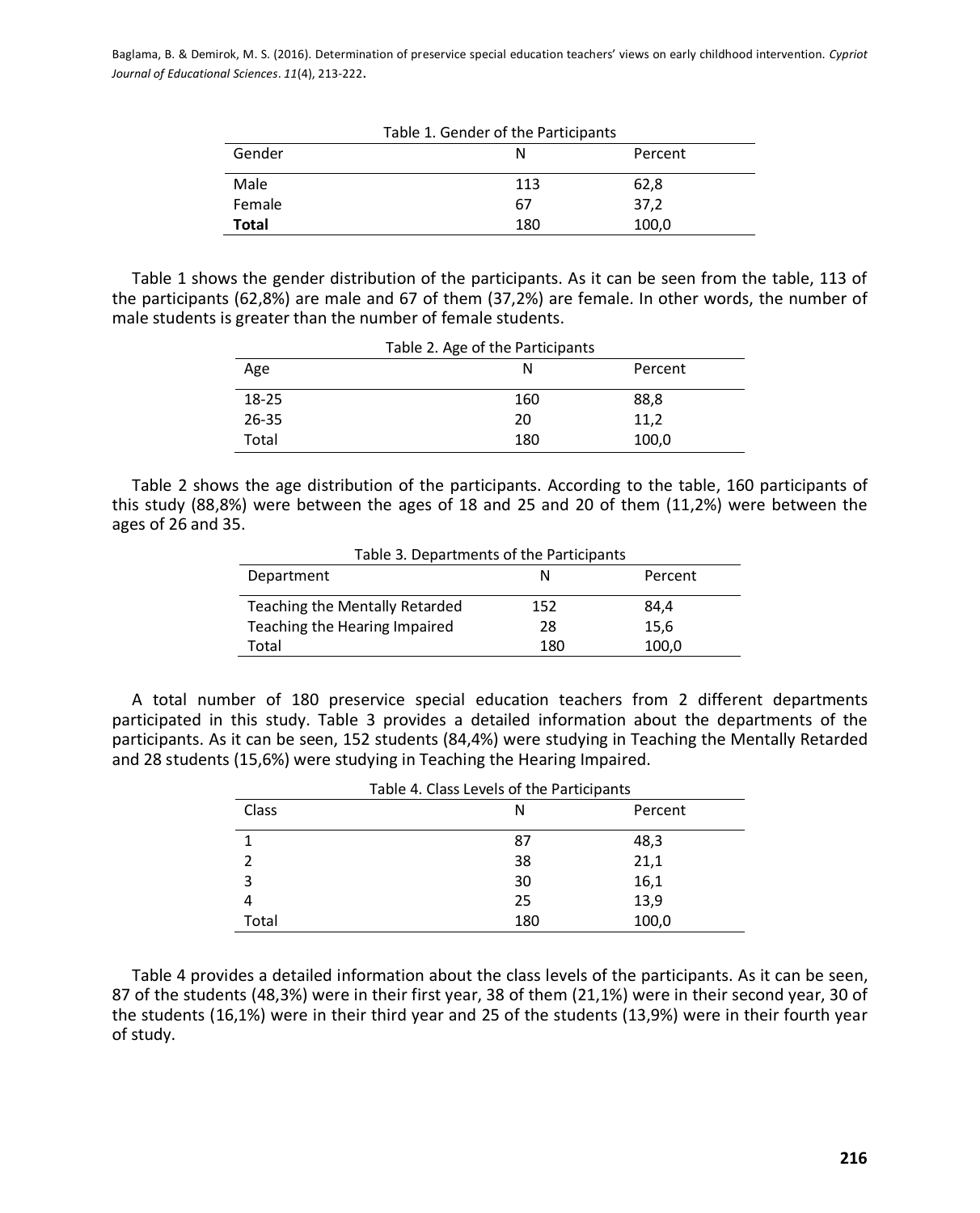| Table 5. Taking a Lecture on Early Childhood Before or Not |     |         |  |
|------------------------------------------------------------|-----|---------|--|
| Lecture                                                    | N   | Percent |  |
| Yes                                                        | 96  | 53,3    |  |
| No                                                         | 84  | 46.7    |  |
| Total                                                      | 180 | 100,0   |  |

Taking a lecture on early childhood before was considered to be related with the views of the participants on early childhood. Table 5 shows information on whether participants took a lecture on early childhood before or not. According to the table, 96 preservice special education teachers (53,3%) took a lecture on early childhood before and 84 of them (46,7%) did not take a lecture on early childhood before.

## **2.2. Data Collection Tool**

Demographic information form and a survey named as "Perceptions of Teacher Candidates on Early Intervention in Early Childhood" were used to collect data in this study. Demographic form included questions on age, gender, nationality, department, class level and taking a lecture on early childhood before or not. The survey used in the study was developed by Yumus and Tanju (2015) and their permission was obtained to use the survey in the present study. Yumus and Tanju (2015) developed the survey by firstly conducting a literature review in order to obtain the views of undergraduate students from the departments of preschool teaching and child development. Then, the survey was formed based on the views of academicians from these departments. The survey has a 3-point Likert scale response format including agree, disagree and undecided and it includes 15 statements about views on the aim and content of early intervention. Five statements are related with aim of early intervention and ten statements are related with content of early intervention.

### 2.3. Data Analysis

The collected data of the study were entered to SPSS 20.0 program by the researchers and analyzed. Descriptive statistics and chi-square analysis were applied for data analysis and results are provided with numbers and percentages in the tables. Responses to demographic questions were analyzed with descriptive statistical methods including frequency and percentage. Chi-square t-test was applied in order to determine whether there is a difference between the views of the participants based on their status on taking a lecture on early childhood before or not. Significance level was accepted as 0.05 in comparing the data of the study.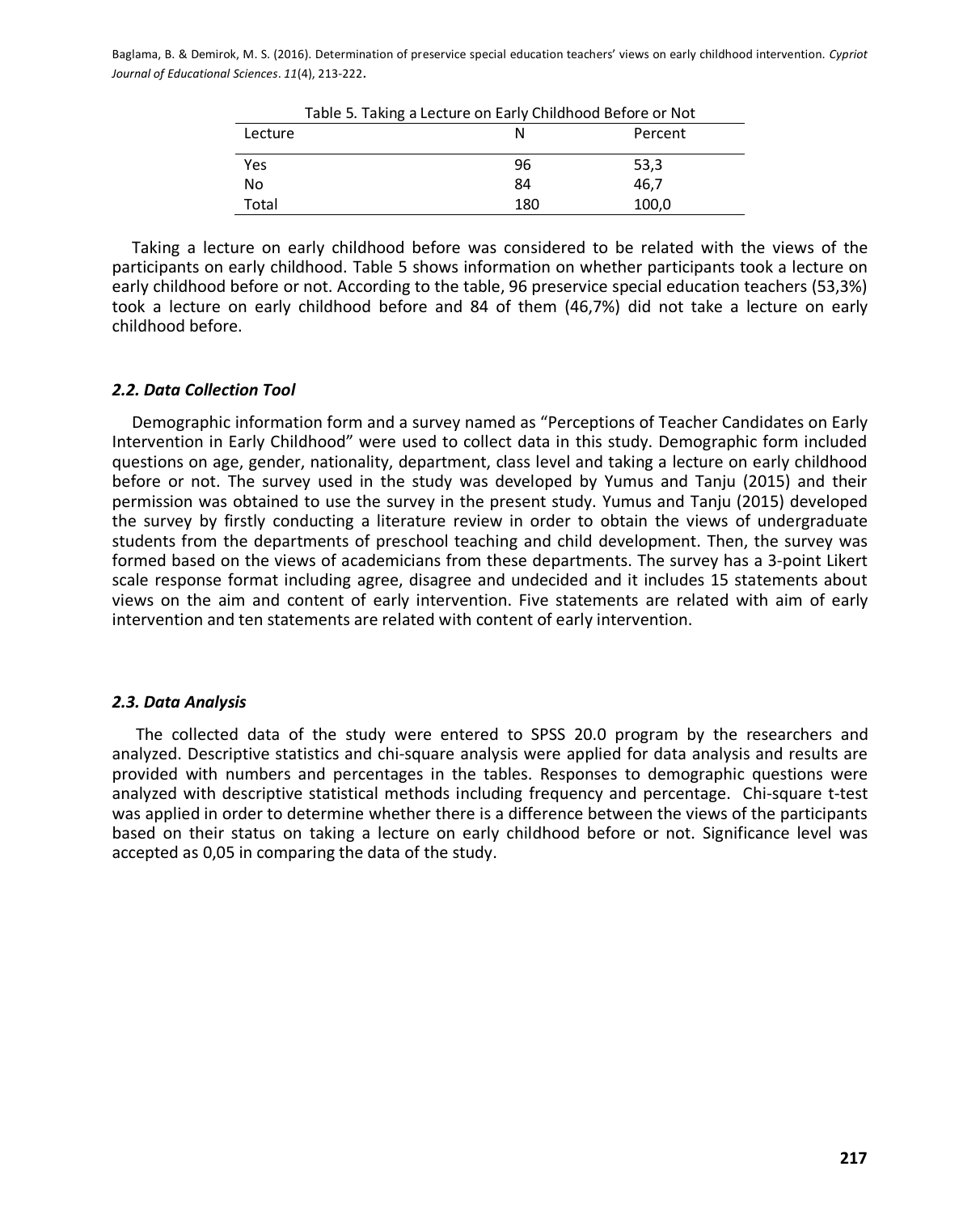# 3. Results

intervention.

| Table 6. Descriptive Statistics for Each Statement                                                                                                                          |     |       |                |      |                 |      |
|-----------------------------------------------------------------------------------------------------------------------------------------------------------------------------|-----|-------|----------------|------|-----------------|------|
|                                                                                                                                                                             |     | Agree |                |      | <b>Disagree</b> |      |
| Statements                                                                                                                                                                  | f   | %     | f              | %    | f               | %    |
| Early childhood programs are prepared to get<br>information about developmental levels of<br>children.                                                                      | 168 | 93,3  | $\overline{4}$ | 2,2  | 8               | 4,4  |
| Early childhood programs are generally<br>developed for children with autism.                                                                                               | 57  | 31,7  | 86             | 47,8 | 37              | 20,6 |
| Early childhood programs are curriculum-based<br>programs.                                                                                                                  | 171 | 95,0  | 4              | 2,2  | 5               | 2,8  |
| Application programs can be planned based on<br>the activities which children show interest.                                                                                | 148 | 82,2  | 7              | 3,9  | 25              | 13,9 |
| Home visits are involved in early intervention<br>program.                                                                                                                  | 115 | 63,9  | 19             | 10,6 | 46              | 25,6 |
| Appropriate programs are prepared for children<br>based on their interests and needs through<br>assessing their developmental levels within early<br>intervention programs. | 172 | 95,6  | 3              | 1,7  | 5               | 2,8  |
| Early intervention programs involve regular<br>follow-up and assessment of children.                                                                                        | 165 | 91,7  | 5              | 2,8  | 10              | 5,6  |
| Early intervention might include different<br>activities.                                                                                                                   | 135 | 75,0  | 9              | 5,0  | 36              | 20,0 |
| Standard educational tools are used within early<br>intervention programs.                                                                                                  | 157 | 87,2  | 6              | 3,3  | 17              | 9,4  |
| Early intervention programs enable children to<br>achieve their aims in daily routine activities of<br>their families.                                                      | 135 | 75,0  | 16             | 8,9  | 29              | 16,1 |
| Early intervention programs require<br>collaboration between different groups and<br>people (teachers, relative, friend etc.) who<br>interact with the child.               | 162 | 90,0  | 5              | 2,8  | 13              | 7,2  |
| Early intervention generally focuses on attention<br>deficit, imitation skills, language and social skills.                                                                 | 102 | 56,7  | 26             | 14,4 | 52              | 28,9 |
| Special locations are required for early<br>intervention programs to be applied.                                                                                            | 89  | 49,4  | 47             | 26,1 | 44              | 24,4 |
| Aims are formed for children to learn new skills<br>and use them for different purposes at different<br>locations within early childhood programs.                          | 140 | 77,8  | 14             | 7,8  | 26              | 14,4 |
| An instructive counselling is provided to families<br>in making decisions about their children and<br>interacting with their children within early                          | 162 | 90,0  | 7              | 3,9  | 11              | 6,1  |

Table 6 provides detailed information about descriptive statistics including frequencies and percentages for each statement in the survey which aims to determine the views on early intervention in early childhood. According to Table 6, it is seen that 93,3% of the preservice special education teachers reported that early childhood programs are prepared to get information about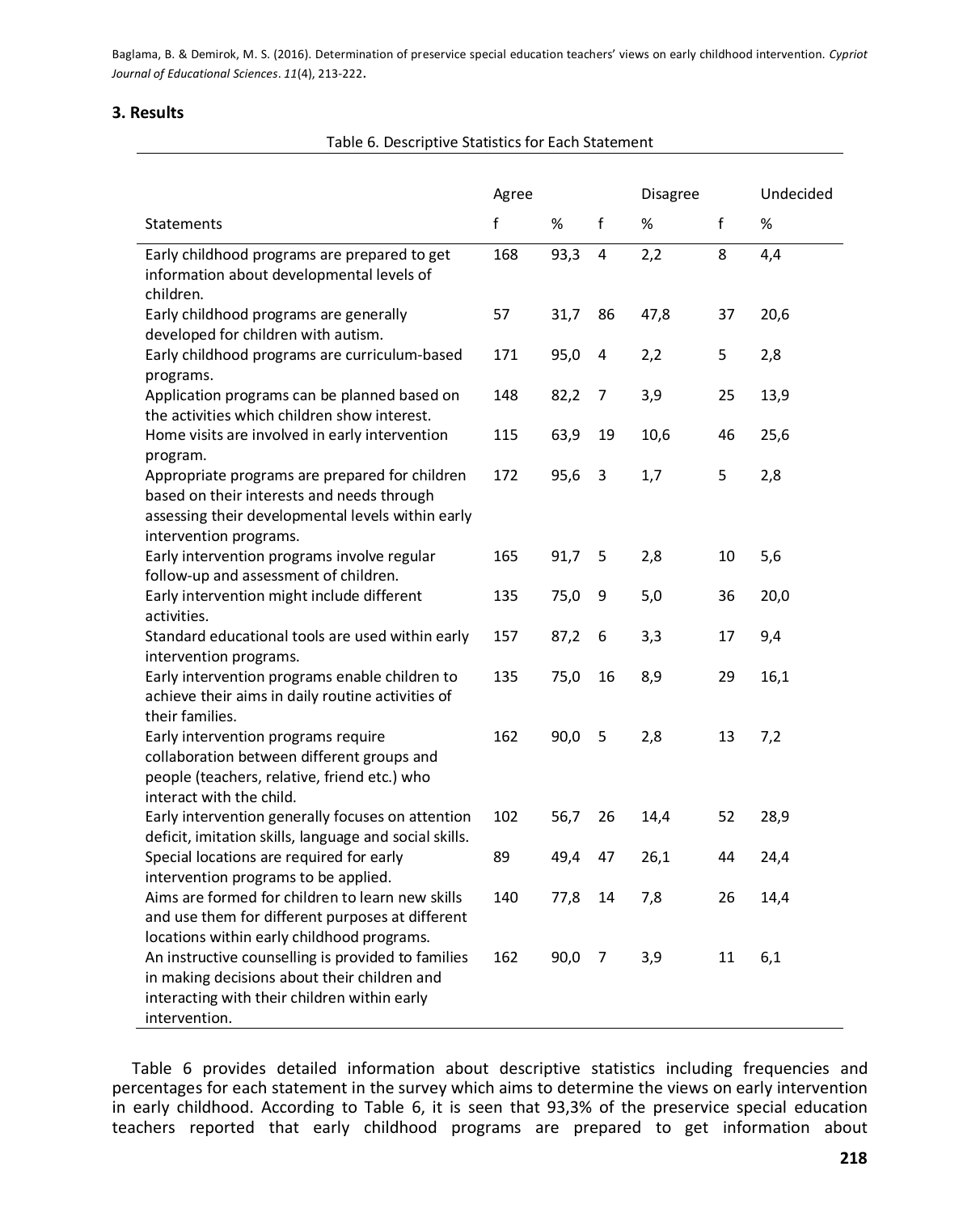developmental levels of children and 2,2% of them indicated that they disagree with this statement. For the second statement, 31,7% of the participants indicated that they early childhood programs are generally developed for children with autism and 47,8% of them indicated that they disagree with this statement. In addition, 95,0% of the participants reported that early childhood programs are curriculum-based programs and 2,2% of them indicated that they disagree with this statement. 82.2% of the participants indicated that application programs can be planned based on the activities which children show interest and 3,9% of them indicated that they disagree with this statement. Besides, 63,9% of the participants indicated that home visits are involved in early intervention program and 10,6% of them indicated that they disagree with this statement. 95,6% of the participants reported that proriate programs are prepared for children based on their interests and needs through assessing their developmental levels within early intervention programs and 1,7% of them indicated that they disagree with this statement. 91,7% of the participants indicated that early intervention programs involve regular follow-up and assessment of children and 2,8% of them indicated that they disagree with this statement.

Furthermore, 75,0% of the participants reported that early intervention might include different activities and 5,0% of them indicated that they disagree with this statement. As it can be seen from Table 6; 87,2% of the participants reported that standard educational tools are used within early intervention programs and 3,3% of them indicated that they disagree with this statement. 75,0% of the participants indicated that early intervention programs enable children to achieve their aims in daily routine activities of their families and 8,9% of them indicated that they disagree with this statement. In addition, 90,0% of the participants indicated that early intervention programs require collaboration between different groups and people who interact with the child and 2,8% of them indicated that they disagree with this statement. 56,7% of the participants indicated that early intervention generally focuses on attention deficit, imitation skills, language and social skills and 28,9% of them indicated that they are undecided about this statement. 49,4% of the participants reported that special locations are required for early intervention programs to be applied and 26,1% of them reported that they disagree with this statement. 77,8% of the participants reported that aims are formed for children to learn new skills and use them for different purposes at different locations within early childhood programs and 7,8% of them reported that they disagree with this statement. 90,0% of the participants indicated that an instructive counselling is provided to families in making decisions about their children and interacting with their children within early intervention and 3,9% of them indicated that they disagree with this statement.

When the responses of the participants are examined, it can be seen that preservice special education teachers have a general idea about the aims and content of early childhood intervention programs. Preservice special education teachers mostly reported that they are undecided about what specific skills are taught in early childhood intervention programs (f=52, 28,9%). This statement was the statement in which the participants mostly reported that they are undecided. In addition, it is seen that preservice special education teachers are well-informed about the statements related with the aims of early childhood intervention programs. Lastly, if there is a significant relationship between taking a lecture on early childhood before or not and the views of preservice special education teachers about early childhood was also analyzed. In addition, whether the views of preservice special education teachers differ based on the departments of the participants was also examined. According to the results, it was figured out that there is no significant difference between the views of preservice special education teachers and these mentioned variables.

### 4. Discussion

Raising competent teachers has acquired great importance recently throughout the world. Universities have to train teacher who can adjust to the requirements of the changing world. Teachers have a crucial role for preparing students for the future. When preservice teachers receive qualified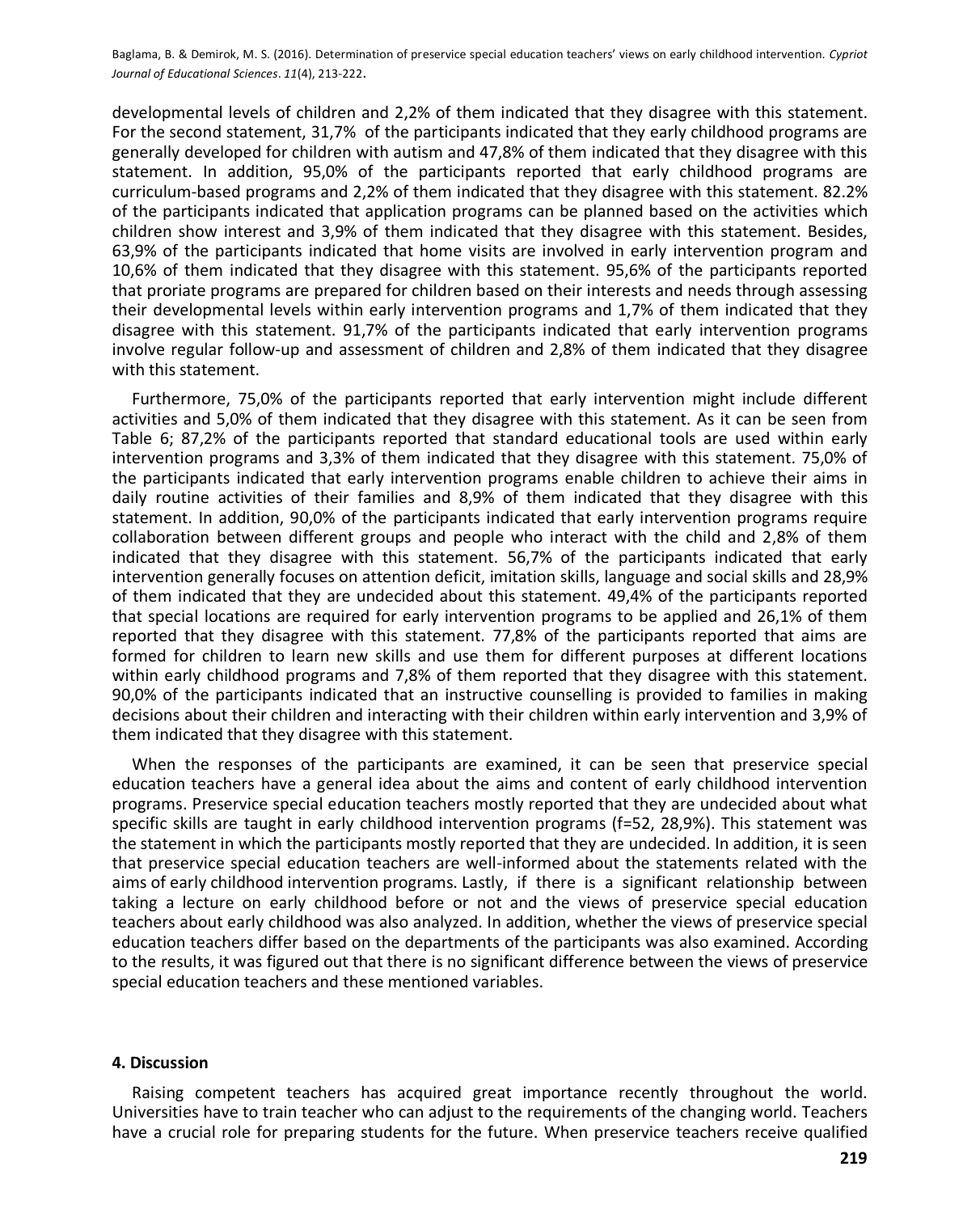education, they would be able to perform well in training individuals. In this respect, the views of preservice teachers become crucial in line with the aim of the present study (Kan, 2015). It is widely known that children can learn better during early childhood and thus early childhood intervention is crucial for healthy development of children with special needs. Therefore, special education teachers need to be informed and competent on applying early childhood intervention programs. At this point, knowledge, awareness and understanding of special education teachers about early childhood intervention programs become critical.

Special education teachers need to have extensive knowledge about early childhood intervention programs and their content and application procedures in order to organize these programs in an effective way for children with special needs. Special education teachers need to be competent on providing and planning efficient and appropriate early intervention programs based on the needs of children with special needs especially during the early childhood period.

The present study was aimed to determine the views of preservice special education teachers on early intervention in early childhood. Overall results of the study showed that participants have the basic level of understanding and knowledge about early childhood intervention programs. In other words, participants basically know about the aims and content of early intervention. This result is consistent with Yumus and Tanju (2015). This might be related with the fact that majority of the participants took a lecture related with early childhood. However, results of the present study revealed no significant difference between taking a lecture on early childhood before and views on early childhood. This result is inconsistent with the results of Yumus and Tanju (2015) since it is expected that when teachers know more about individual differences, they can determine appropriate targets for children with special needs or children who are at risk of developmental delay.

Yumus and Tanju (2015) figured out that teacher candidates who took lecture on early childhood before are more informed about early intervention programs which might be considered as an expected result. When the obtained result of the present study is considered, it can be said that early childhood is an important topic in special education overall, and therefore participants can learn in all courses about early childhood education and intervention since all academic and non-academic skills can be included in early childhood special education programs.

Furthermore, there is another point which might be considered as important in terms of competencies of preservice special education teachers on early childhood. Special education teachers need to follow recent trends in special education. For instance, they need to be aware about the recent technological advances in special education and integrate these advances in early intervention as well (Abu Al Rub, 2015; Yazcayir & Selvi, 2014).

In undergraduate special education programs in Turkey and North Cyprus, early childhood special education is a compulsory course during the first or second year of the department. According to literature, it is stated that knowledge and views of special education teachers are effective in organizing early intervention programs and a collaborative approach and attitude is needed to increase the efficiency of teachers about this issue (Gebbie, 2012; Dias & Perez, 2013).

There are some limitations of the present study that should be noted. Firstly, this study was carried out at one university in North Cyprus. Therefore, the results could not be generalized to all universities in North Cyprus since the number of participants of the study is 180. Another limitation for the present study might be the data collection procedure. The students completed the surveys during their lecture hours. If they had the opportunity to complete the surveys at their homes and provide the surveys later, they would have more time to think over about the survey statements and provide more reliable answers.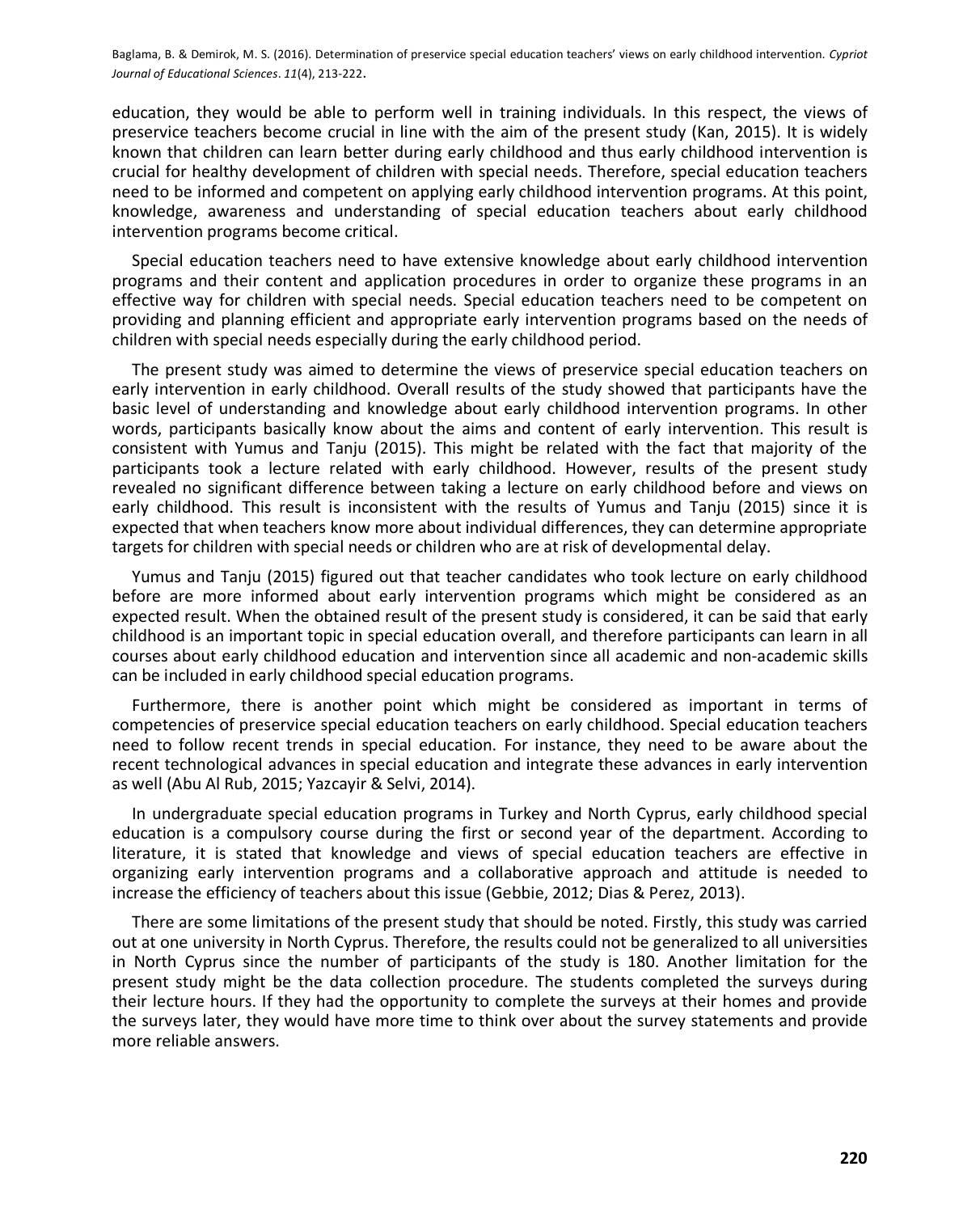# 5. Conclusion and Recommendations

In conclusion, the results provided sufficient information about the views of preservice special education teachers' knowledge and awareness levels of early childhood intervention programs. Results reveal the effects and importance of supporting preservice special education teachers about early intervention in early childhood who will directly study with children with special needs. Therefore, it is really important to increase social awareness on how to apply early intervention programs in the best way and provide necessary technical and occupational support and guidance to relevant professional groups. In this respect, it is expected that the results of this study may serve as a guide to future research and practices in this area.

Following recommendations are provided based on the results of the study for further research, policies and practices in early childhood education and intervention:

- There should be more courses related with early childhood intervention programs offered by  $\bullet$ the universities' faculties of education and teacher training programs in order to increase knowledge and awareness levels of teacher candidates.
- Educational policies and programs should be improved in order to increase and improve teachers' knowledge, understanding and awareness of early childhood intervention. In this way, teachers would be more beneficial for children with special needs by providing appropriate and effective early education programs and interventions.
- Early intervention models in North Cyprus should be increased and encouraged.
- Project-based studies should be carried out in order to increase the use of early intervention model and programs in North Cyprus.
- Since special education is a team-work, cooperation between special education teachers, child development specialists, preschool teachers and psychologists should be increased and encouraged in applying early intervention programs.

# **References**

- Al Rub, M. F. A. (2015). Teachers' beliefs and technology use in kindergarten and elementary classrooms. World Journal on Educational Technology, 7(3), 149-156
- Aral, N., Kandir, A., & Yasar, M. (2002). Okul oncesi egitim ve okul oncesi egitim programi. Istanbul: Yapa Publications
- Bural, B. (2010). Zihin engelliler ogretmenligi ogretim uygulamasi dersinde karsilasilan gucluklerin ogretmen adaylari acisindan degerlendirilmesi (Konya Ili Ornegi) (Doctoral dissertation, Selcuk Universitesi Egitim Bilimleri Enstitusu)
- Campbell, F., Conti, G., Heckman, J. J., Moon, S. H., Pinto, R., Pungello, E., & Pan, Y. (2014). Early childhood investments substantially boost adult health. Science, 343(6178), 1478-1485
- Dias, P., C., & Pérez, J., D. (2013). Building bridges in special education: Development of an instrument to evaluate the collaboration between regular and special education teachers. International Journal of Learning and Teaching, 5(2), 44-49
- Diken, I. H. (Ed.). (2010). Erken cocukluk egitimi. Ankara: Pegem Akademi
- Ergul, C., Baydik, B., & Demir, S. (2013). Ozel egitim ogretmen adaylarinin ve ogretmenlerinin zihin engelliler ogretmenligi lisans programi veterliklerine iliskin gorusleri. Kuram ve Uygulamada Egitim Bilimleri, 13(1),  $1 - 24$
- Kan, A. U. (2015). Prospective teachers' perceptions of teaching profession. Contemporary Educational Researches Journal, 5(1), 12-16